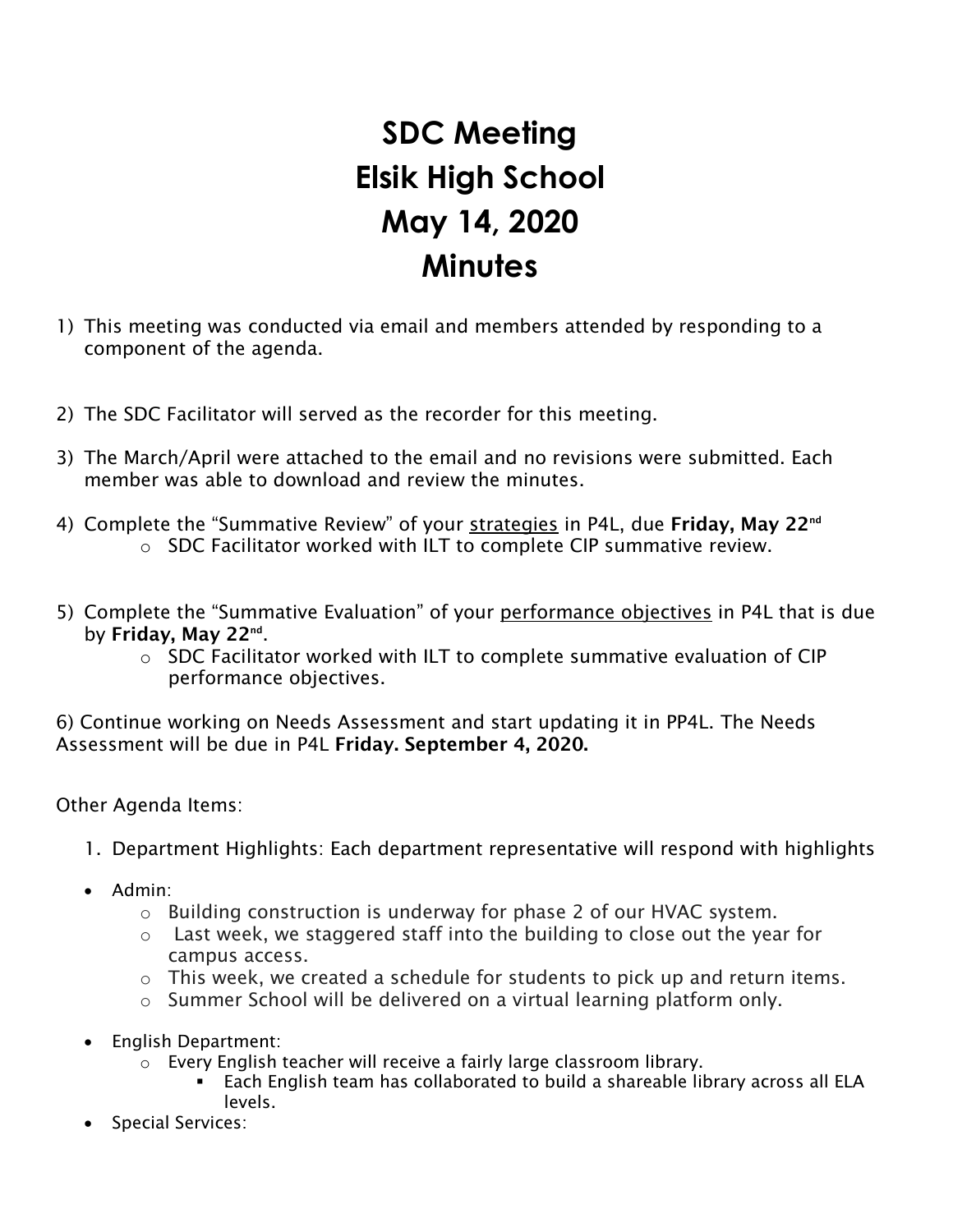- $\circ$  Extended School Year Services for student with Special Education Services will be delivered with blended instruction via a virtual platform and instructional packets for 4 weeks this summer.
- $\circ$  Kudos to REACH Teachers for ensuring 12 students are signed up to attend and receive services through ESY. These teachers have been very encouraging and supportive to their students and families throughout the school year and this pandemic.
- ESL:
	- o Virtual learning is going well.
	- $\circ$  Three ESL teachers were recognized in the top performers from Schoology analytics report.
	- $\circ$  TELPAS-on-level students who were rated as advanced or advanced high for TELPAS last year will have their writing samples rated for a chance to reclassify as English proficient at the beginning of next school year.
- Math:
	- $\circ$  Ms. Schuitema is experiencing excellent results using IXL with her Algebra I students.
	- o Ms. Warren's intervention students have all met their graduation requirements which is
	- a big accomplishment as most of these students have struggled with math in the past.
- Science:
	- o One teacher delivered and has a healthy new baby.
	- o One teacher is expecting and staying healthy.
- Counseling:
	- o Finalized Course Selection for 2020-21.
	- o Providing weekly self-care tips to staff
	- o Participated in Senior Decision Day with an encouraging poem
	- o Kudos to the College Access Team for Decision Video and words of encouragement to seniors.

## Concern

- Performing Arts:
	- o Plans for 2020-21musical theater production are on hold until further notice due to the uncertain circumstances surrounding next year's calendar ant the ability for the performing arts organizations to continue working on collaborative projects if social distancing measures perpetuate into the long term.
- Science
	- $\circ$  Should we plan for the entirety of next school year in a virtual format or just the Fall?
	- $\circ$  Are there measures/procedures to ensure students have technology to complete assignments and learn within this is format?

## o Other Items:

Parent Compact Feedback from a teacher:

I think that one thing that would help facilitate parent contact and participation is if things were more consistent and regularized use of Schoology. If every teacher was using this, not only would students get a lot of practice with doing assignments virtually, but also their parents would likely become more familiar with it.

Throughout this school year, I have asked my students if their other teachers use Schoology, and many of them said that aside from my class, maybe only 2-3 of their other teachers have been using it. Schoology is a great learning platform, but it does take time to learn all of it's features. After 4 years of using it, I'm still learning new things! If every teacher started using it, it would give both students and parents time to get familiar with the different features. Knowing how to use even basic features such as where to find updates, materials, email, the calendar, etc. is useful. When parents come up to the parent center or come for parent conferences, a mini-tutorial about the basics of Schoology could be useful.

Right now during this virtual learning time, if students and their parents are just going on Schoology for the very first time to access a teacher's course, then that probably makes it more